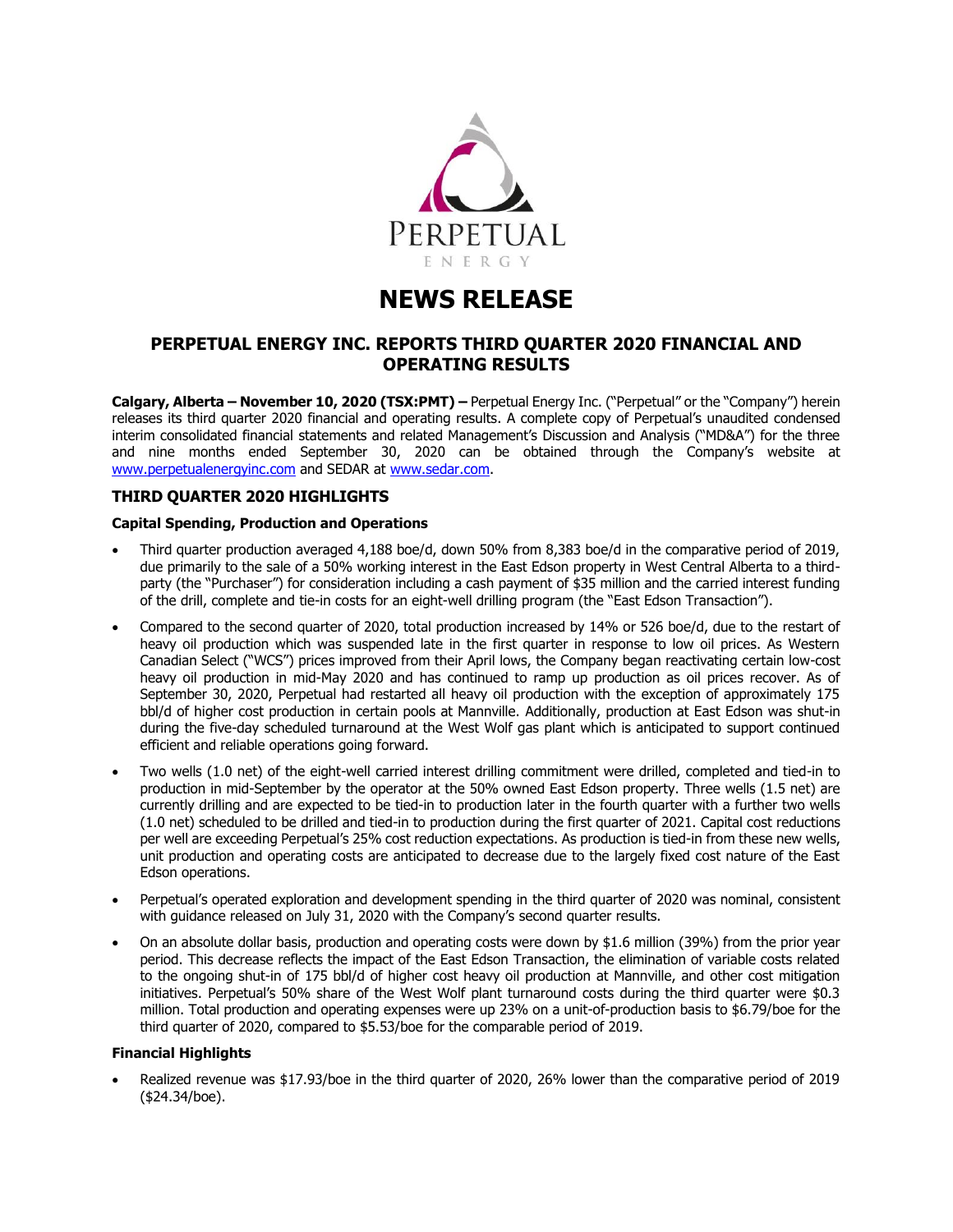- $\circ$  Perpetual's realized natural gas price, including derivatives, decreased 98% to \$0.06/Mcf for the third quarter of 2020 from \$3.13/Mcf in the comparative period of 2019, and represented only 3% of the AECO Daily Index price compared to 344% in the prior year period. Compared to the AECO Daily Index, lower realized natural gas prices were the result of AECO-NYMEX basis hedging losses of \$2.6 million (\$1.75/Mcf) which occurred as Western Canadian gas storage filled rapidly. The basis positions were put in place prior to the implementation of the Temporary Service Protocol by TC Energy which established access for storage operators. The Company has closed out its remaining AECO-NYMEX basis hedge positions by entering into offsetting hedge arrangements for the remainder of 2020 (\$2.4 million unrealized loss) and 2021 (\$3.4 million unrealized loss). Realized losses on financial and physical gas derivatives decreased the realized price in the third quarter of 2020 by \$2.42/Mcf compared to the AECO Daily Index (Q3 2019 – increased the realized price by \$1.20/Mcf).
- $\circ$  In the third quarter of 2020, the Company reduced its fixed volume obligations under the market diversification contract by 30,000 MMBtu/d to 10,000 MMBtu/d for the period commencing November 1, 2020 and ending on October 31, 2021 to align natural gas sales obligations with lower forecast production volumes following the East Edson Transaction. The modification resulted in a realized loss on derivatives of \$1.0 million (\$2.53/boe) and reduced the Company's realized natural gas price by \$0.65/Mcf in the third quarter of 2020. Subsequent to September 30, 2020, the Company reduced its fixed volume obligations under the market diversification contract by 14,600 MMBtu/d to 25,400 MMBtu/d for the period commencing November 1, 2021 to October 31, 2022, realizing a gain of \$0.5 million. Market diversification contract pricing is based on daily index natural gas prices at pricing hubs outside of Alberta that generally track North American NYMEX prices.
- $\circ$  Perpetual's realized oil price of \$55.71/bbl was 26% higher than the third quarter of 2019, and included realized hedging gains on crude oil derivative contracts of \$2.2 million or \$19.83/bbl (Q3 2019 – realized hedging losses of \$1.1 million or \$8.83/bbl). Excluding realized hedging gains, Perpetual's realized oil price was \$35.88/bbl in the third quarter of 2020, down 32% from \$53.14/bbl in the prior year period. Compared to the second quarter of 2020, Perpetual's realized oil price excluding hedging gains increased by 54% (\$12.64/bbl), attributable to a similar increase in WTI prices. WTI fixed price hedges have been substantially offset for the remainder of 2020 by similar arrangements having unrealized gains of \$3.3 million. WTI-WCS differential hedges remain in place for the remainder of 2020 on an average of 200 bbl/d at a fixed differential of US\$19.75/bbl. For 2021, the Company has fixed the WTI-WCS differential on 300 bbl/d at US\$13.25/bbl.
- $\circ$  Perpetual's realized NGL price for the third quarter of 2020 was \$28.09/bbl, down 25% from the third quarter of 2019, reflecting a decrease in all NGL component prices which moved lower commensurate with lower WTI light oil prices.
- Royalty expenses for the third quarter of 2020 were \$1.6 million, 30% lower than the comparative period of 2019 due to both lower production and oil and natural gas revenue, partially offset by higher Alberta Gas Reference prices and AECO Daily Index prices which are used to calculate crown and freehold natural gas royalties, respectively.
- Transportation costs in the third quarter of 2020 were \$0.8 million, down 51% from the prior year period of \$1.5 million. On a unit-of-production basis, company-wide transportation costs were largely unchanged, decreasing from \$2.00/boe in the third quarter of 2019 to \$1.98/boe in the same period of 2020. Effective July 31, 2020, Perpetual's natural gas firm transportation capacity was reduced from 25.5 MMcf/d to 15.4 MMcf/d, reducing unutilized demand charges at East Edson.
- Cash costs were down 34% to  $$8.6$  million (Q3 2019  $$13.0$  million), but up 32% on a unit-of-production basis to \$22.21/boe (Q3 2019 – \$16.84/boe). Cash costs decreased by \$4.4 million from the prior year period due to the East Edson Transaction, the continued shut-in of approximately 175 bbl/d of higher cost heavy oil production, the reduction in work hours and corresponding compensation to 80% effective April 1, 2020, and payments received from the Canada Emergency Wage Subsidy ("CEWS") program. Cash costs on a unit-of-production basis increased by 32%, due to the 50% decrease in production.
- Net loss for the third quarter of 2020 was \$7.5 million (\$0.12/share), compared to a net loss of \$20.3 million (\$0.34/share) in the comparative period of 2019.
- Cash flow used in operating activities in the third quarter of 2020 was \$2.5 million (\$0.04/share), down \$8.0 million from the prior year period (Q3 2019 – cash flow from operating activities of \$5.5 million and \$0.09/share).
- Adjusted funds flow in the third quarter of 2020 was negative \$2.1 million (negative \$0.03/share), down \$6.3 million (150%) from the prior year period of \$4.2 million (\$0.07/share) due primarily to the 50% decrease in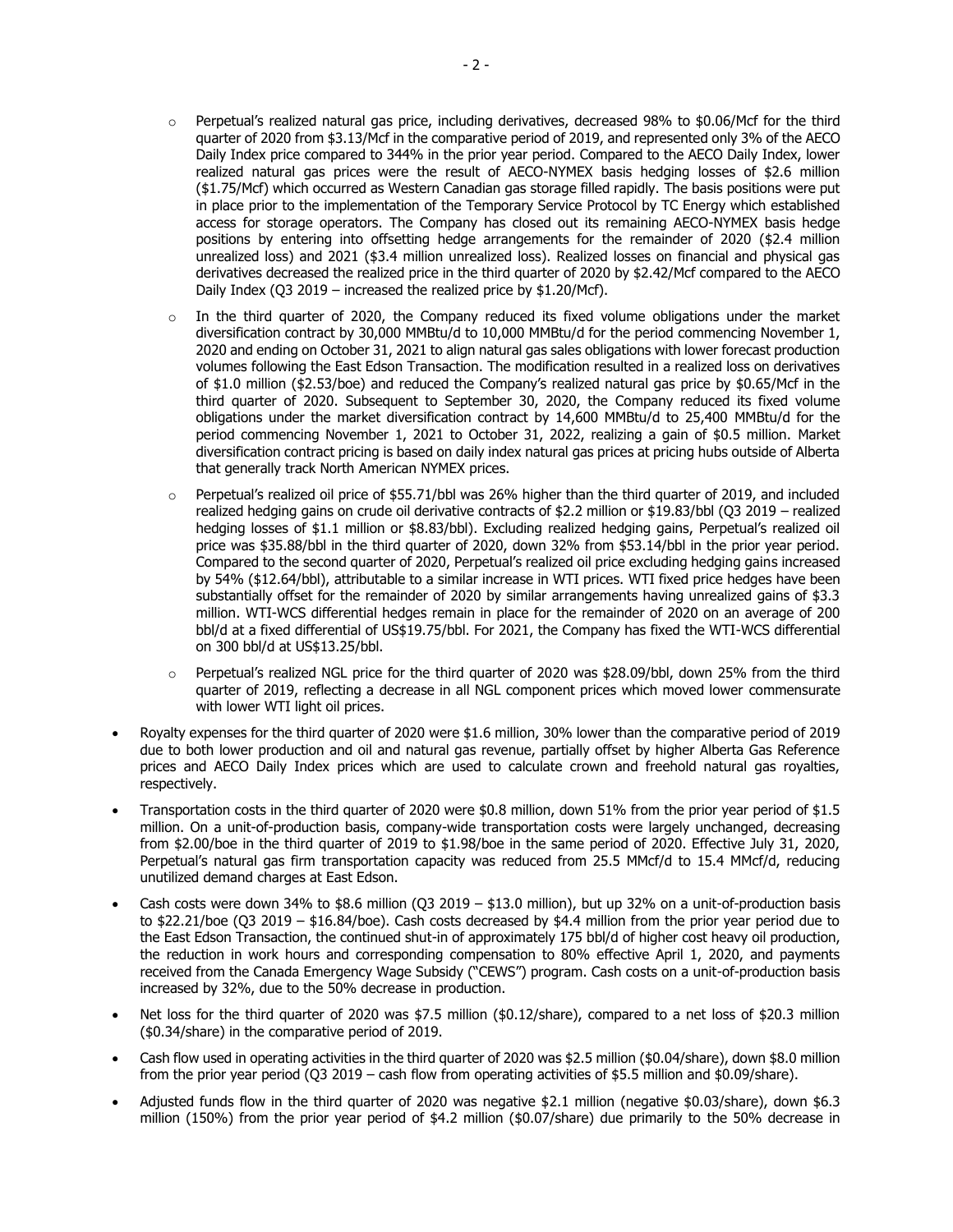production in the third quarter of 2020 caused by the sale of East Edson production and natural gas hedging losses. Compared to the second quarter of 2020, adjusted funds flow improved by \$1.2 million, due to higher third quarter oil production following the restart of production in mid-May and higher selling prices for all commodities.

- At September 30, 2020, Perpetual had total net debt of \$102.1 million, down \$16.0 million (14%) from December 31, 2019. The improvement reflected the \$34.8 million of net cash consideration received from the East Edson Transaction. Compared to June 30, 2020, net debt increased by \$3.5 million (4%) due to increased draws on the reserve-based Credit Facility to fund net working capital payments and cash flows used in operating activities.
- Perpetual had available liquidity at September 30, 2020 of \$3.6 million, comprised of the \$20 million Credit Facility Borrowing Limit, less current borrowings and letters of credit of \$15.1 million and \$1.3 million, respectively. Subsequent to quarter end, Perpetual has reduced its outstanding letters of credit to \$0.9 million. On October 30, 2020, the \$20 million Borrowing Limit was confirmed and the revolving credit period was extended until November 30, 2020. If not extended by November 30, 2020, the credit facility will cease to revolve, and all outstanding advances will be repayable.

## **SEQUOIA LITIGATION UPDATE**

On January 13, 2020, the Court of Queen's Bench (the "Court") issued its written decision related to the Statement of Claim filed on August 3, 2018 against Perpetual and its President and Chief Executive Officer ("CEO") with respect to the Company's disposition of shallow gas assets in Eastern Alberta to an unrelated third party on October 1, 2016 (the "Sequoia Litigation"). The decision dismissed and struck all claims against the Company's CEO and all but one of the claims filed by PricewaterhouseCoopers Inc. ("PwC") LIT in its capacity as trustee in bankruptcy (the "Trustee") against Perpetual. The Court did not find that the test for summary dismissal relating to whether the asset transaction was an arm's length transfer for purposes of section 96(1) of the Bankruptcy and Insolvency Act (the "BIA") was met, on the balance of probabilities. Accordingly, the BIA claim was not dismissed or struck and only that part of the claim can continue against Perpetual.

The Trustee filed a notice of appeal with the Court of Appeal of Alberta, challenging the entire decision, and Perpetual filed a similar notice of appeal contesting the BIA claim portion of the decision. The appeal proceedings are scheduled to be heard in December 2020. On September 24, 2019, Perpetual filed an application for security for costs of the appeal. On January 28, 2020, the Court of Appeal issued its decision, requiring the Trustee to post security with the Court of Appeal in the amount of \$0.2 million. Applications filed by the Trustee to appeal the security for costs decision and alter the reasons for the decision were dismissed at a hearing held on June 18, 2020. Costs of \$0.1 million were awarded by the Court of Appeal against the Trustee on July 21, 2020.

On August 26, 2020, costs of \$0.6 million were awarded by the Court against PwC in their personal capacity, related to the claims against Perpetual's CEO which were dismissed and struck in the January 13, 2020 decision. Additionally, the Court ordered PwC to post security of \$1.7 million as a condition to continuing the Trustee's Statement of Claim action. PwC has since posted the required security with the Court and has filed a notice of appeal with the Court of Appeal of Alberta with respect to the cost award decision.

On February 25, 2020, Perpetual filed a second application to strike and summarily dismiss the BIA claim on the basis that there was no transfer at undervalue, and Sequoia was not insolvent at the time of the asset transaction nor caused to be insolvent by the asset transaction. In July 2020, the Orphan Well Association ("OWA"), certain oil and gas companies, and six municipalities applied to intervene in the second BIA dismissal application proceedings. The OWA and certain oil and gas companies were permitted to intervene (the "Intervenors") in the proceedings which took place on October 1<sup>st</sup> and 2<sup>nd</sup>, 2020. The Court's decision is pending. In late October, the Intervenors also filed applications with the Court of Appeal of Alberta to be permitted to intervene in the Trustee's appeal of the January 13, 2020 Court decision scheduled for December 2020.

Management expects that the Company is more likely than not to be completely successful in defending against the Sequoia Litigation such that no damages will be awarded against it, and therefore, no amounts have been accrued as a liability in Perpetual's financial statements.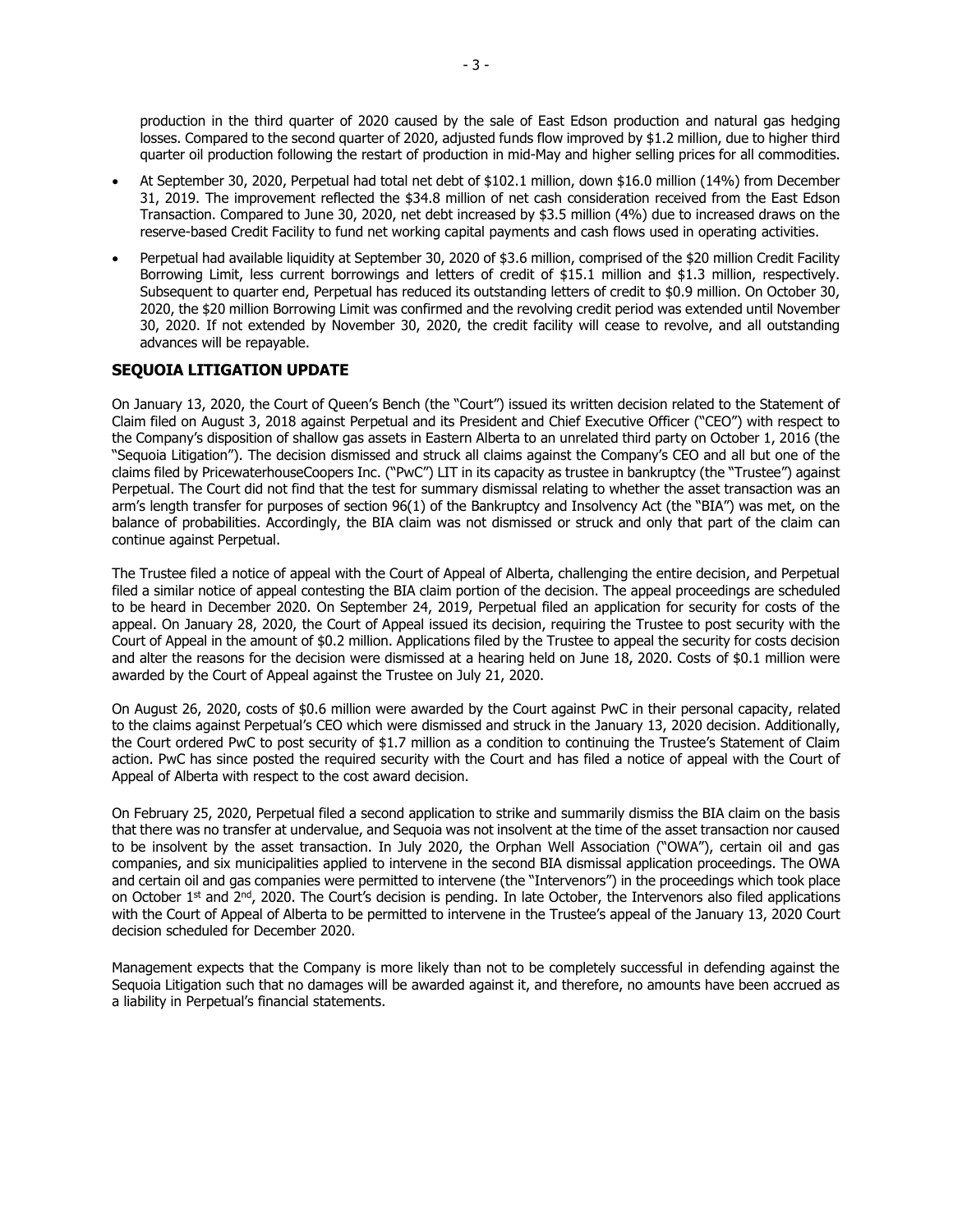## **OUTLOOK**

Perpetual currently anticipates that five of the eight carried interest wells at the 50% owned East Edson property will be drilled, completed and tied-in before the end of the fourth quarter of 2020. Two horizontal Wilrich wells were tiedin to production in mid-September, with drilling operations underway on the next three well pad which is scheduled to be on production in the fourth quarter. A two well pad is planned for the first quarter of 2021 and the final carried interest well is scheduled to be drilled, completed and tied-in during the second half of 2021. While oil prices have begun to recover from their second quarter lows, capital expenditures for the remainder of 2020 in Eastern Alberta have been deferred, pending a sustained recovery of WTI oil prices to the US\$45.00/bbl level.

With the reactivation of shut-in heavy oil production and the contribution from the first two carried interest wells at East Edson in late-September, production is forecast to increase 24% in the fourth quarter to 5,100 to 5,300 boe/d (29% liquids). First quarter 2021 production is anticipated to increase a further 12% to 5,700 to 6,000 boe/d (26% liquids) with the full impact of the first five carried interest East Edson wells. An additional 175 bbl/d of heavy oil production could be re-started if WTI oil prices increase above the US\$45.00/bbl level.

The Company has been approved for funding of \$1.5 million from the Alberta Site Rehabilitation program. Work on these funded abandonment and reclamation projects will be ongoing throughout the fourth quarter of 2020 and into 2021.

Minimization of operating and corporate costs will remain a priority, as will ensuring employees remain safe and healthy amid the COVID-19 pandemic.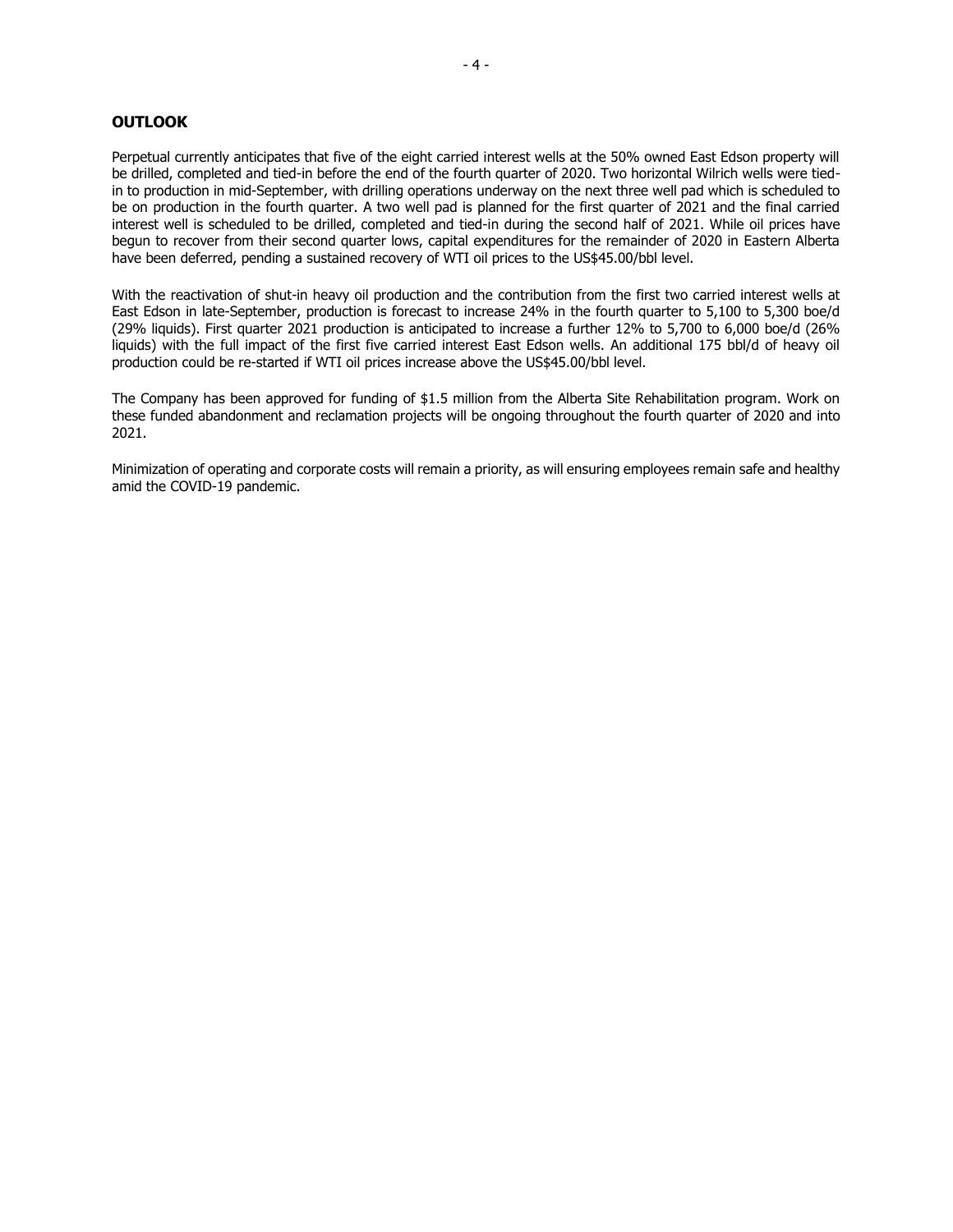| <b>Financial and Operating Highlights</b>                   |          | <b>Three months ended</b><br>September 30 |           | <b>Nine months ended</b><br>September 30 |                   |           |
|-------------------------------------------------------------|----------|-------------------------------------------|-----------|------------------------------------------|-------------------|-----------|
| (Cdn\$ thousands,                                           |          |                                           |           |                                          |                   |           |
| except volume and per share amounts)                        | 2020     | 2019                                      | Change    | 2020                                     | 2019              | Change    |
| <b>Financial</b>                                            |          |                                           |           |                                          |                   |           |
| Oil and natural gas revenue                                 | 7,089    | 17,097                                    | (59%)     | 21,308                                   | 58,531            | (64%)     |
| Net loss                                                    | (7, 491) | (20, 349)                                 | 63%       | (76, 040)                                | (61, 517)         | (24%)     |
| Per share $-$ basic and diluted <sup>(2)</sup>              | (0.12)   | (0.34)                                    | 65%       | (1.25)                                   | (1.02)            | (23%)     |
| Cash flow from (used in) operating activities               | (2, 538) | 5,509                                     | (146%)    | (8, 429)                                 | 19,096            | (144%)    |
| Adjusted funds flow(1)                                      | (2,098)  | 4,183                                     | (150%)    | (9,027)                                  | 14,194            | (164%)    |
| Per share $-$ basic and diluted <sup>(2)</sup>              | (0.03)   | 0.07                                      | (143%)    | (0.15)                                   | 0.24              | (163%)    |
| Total assets                                                | 129,959  | 283,923                                   | (54%)     | 129,959                                  | 283,923           | (54%)     |
| Revolving bank debt                                         | 15,089   | 40,856                                    | (63%)     | 15,089                                   | 40,856            | (63%)     |
| Term loan, principal amount                                 | 45,000   | 45,000                                    |           | 45,000                                   | 45,000            |           |
| TOU share margin demand loan, principal amount              |          | 10,416                                    | $(100\%)$ |                                          | 10,416            | $(100\%)$ |
| Senior notes, principal amount                              | 33,580   | 33,580                                    |           | 33,580                                   | 33,580            |           |
| TOU share investment                                        |          | (21, 720)                                 | $(100\%)$ |                                          | (21, 720)         | $(100\%)$ |
| Net working capital deficiency <sup>(1)</sup>               | 8,383    | 10,191                                    | (18%)     | 8,383                                    | 10,191            | (18%)     |
| Net debt $(1)$                                              | 102,052  | 118,323                                   | (14%)     | 102,052                                  | 118,323           | (14%)     |
| Capital expenditures                                        | 251      | 4,506                                     | (94%)     | 5,473                                    | 10,944            | (50%)     |
| Net payments (proceeds) on acquisitions and<br>dispositions | 133      |                                           | 100%      | (34, 528)                                | $\qquad \qquad -$ | $(100\%)$ |
| Net capital expenditures                                    | 384      | 4,506                                     | (91%)     | (29, 055)                                | 10,944            | (365%)    |
| Common shares outstanding (thousands)(3)                    |          |                                           |           |                                          |                   |           |
| End of period                                               | 61,253   | 60,425                                    | $1\%$     | 61,253                                   | 60,425            | $1\%$     |
| Weighted average - basic and diluted                        | 61,200   | 60,317                                    | 1%        | 60,896                                   | 60,195            | $1\%$     |
| <b>Operating</b>                                            |          |                                           |           |                                          |                   |           |
| Daily average production                                    |          |                                           |           |                                          |                   |           |
| Natural gas (MMcf/d)                                        | 16.3     | 38.2                                      | (57%)     | 22.2                                     | 44.1              | (50%)     |
| Oil (bbl/d)                                                 | 1,193    | 1,292                                     | (8%)      | 1,029                                    | 1,207             | (15%)     |
| NGL (bbl/d)                                                 | 273      | 731                                       | (63%)     | 382                                      | 757               | (50%)     |
| Total (boe/d)                                               | 4,188    | 8,383                                     | (50%)     | 5,106                                    | 9,324             | (45%)     |
| Average prices                                              |          |                                           |           |                                          |                   |           |
| Realized natural gas price (\$/Mcf) <sup>(4)(5)</sup>       | 0.06     | 3.13                                      | (98%)     | 0.67                                     | 2.99              | (78%)     |
| Realized oil price (\$/bbl)(4)                              | 55.71    | 44.31                                     | 26%       | 48.06                                    | 45.23             | 6%        |
| Realized NGL price (\$/bbl) <sup>(4)</sup>                  | 28.09    | 37.34                                     | (25%)     | 30.01                                    | 40.22             | (25%)     |
| Wells drilled $-$ gross (net)                               |          |                                           |           |                                          |                   |           |
| Natural gas                                                 | 2(1.0)   | $-(-)$                                    |           | 2(1.0)                                   | $-(-)$            |           |
| Oil                                                         | - (-)    | 2(2.0)                                    |           | 4(4.0)                                   | 5(5.0)            |           |
| Total                                                       | 2(1.0)   | 2(2.0)                                    |           | 6(5.0)                                   | 5(5.0)            |           |

 $(1)$  These are non-GAAP measures. Please refer to "Non-GAAP Measures" below.

(2) Based on weighted average basic common shares outstanding for the period.<br>
(3) All common shares are net of shares held in trust (Sentember 30, 2020 – 0.0)

(3) All common shares are net of shares held in trust (September 30, 2020 – 0.6 million; September 30, 2019 – 0.9 million). See "Note 14 to the condensed interim consolidated financial statements".

(4) Realized natural gas, oil and NGL prices include physical forward sales contracts for which delivery was made during the reporting period, along with realized gains and losses on financial derivatives and foreign exchange contracts.

<sup>(5)</sup> Realized losses in the third quarter of 2020 include \$1.0 million (\$0.65/Mcf) from the modification of the market diversification contract for the November 1, 2020 to October 31, 2021 period. Realized gains in the third quarter of 2019 include \$2.7 million (\$0.77/Mcf) from the elimination of the Company's 40,000 MMBtu/d market diversification contract obligations for the period of December 1, 2019 to October 31, 2020.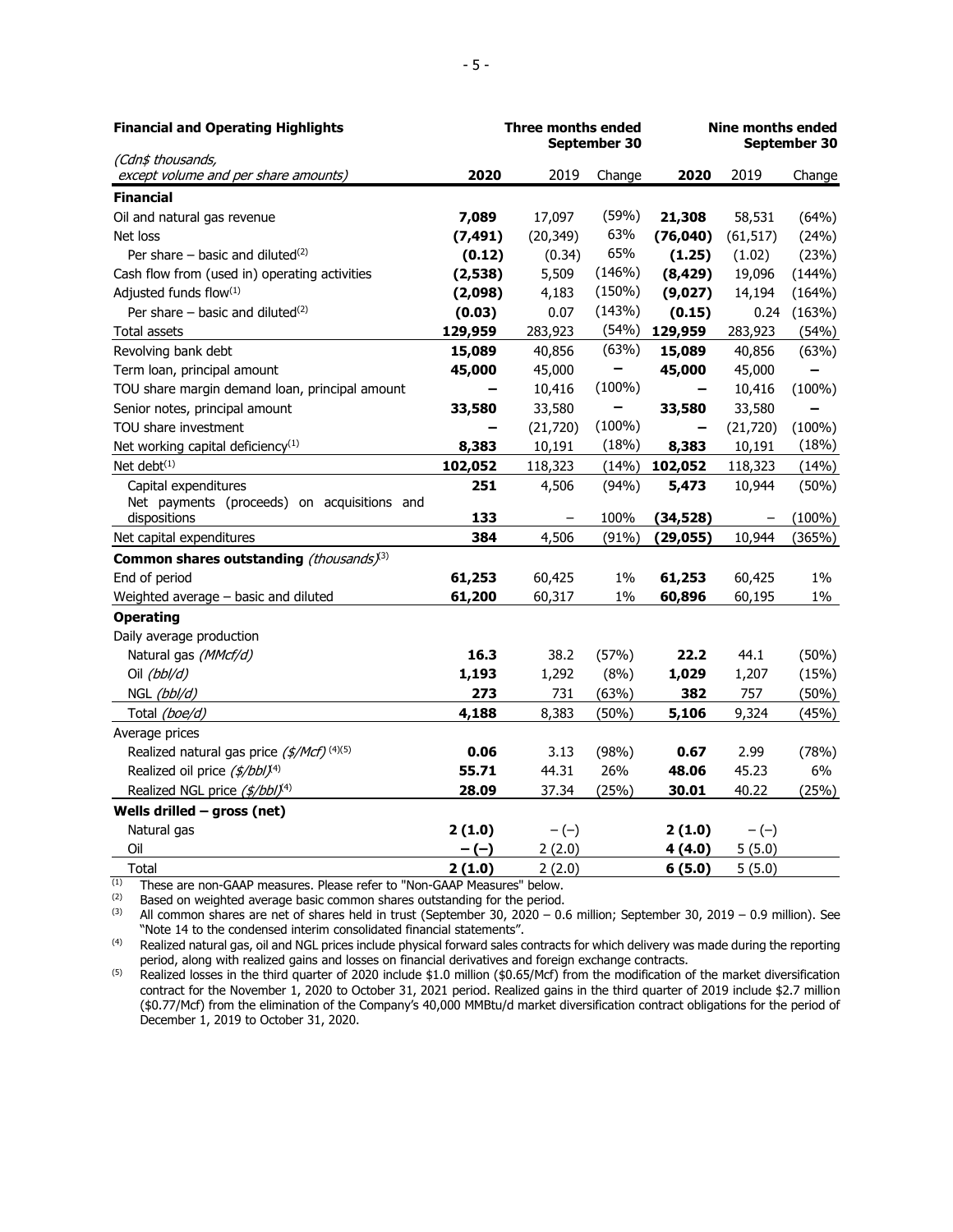## **ADDITIONAL INFORMATION**

#### **About Perpetual**

Perpetual is an oil and natural gas exploration, production and marketing company headquartered in Calgary, Alberta. Perpetual owns a diversified asset portfolio, including liquids-rich natural gas assets in the deep basin of west central Alberta, heavy oil and shallow natural gas in eastern Alberta, with longer term opportunities through undeveloped oil sands leases in northern Alberta. Additional information on Perpetual can be accessed at www.sedar.com or from the Corporation's website at www.perpetualenergyinc.com.

The Toronto Stock Exchange has neither approved nor disapproved the information contained herein.

For additional information please contact:

Perpetual Energy Inc. Suite 3200, 605 - 5 Avenue SW Calgary, Alberta, Canada T2P 3H5 Telephone: 403 269-4400 Fax: 403 269-4444 Email: info@perpetualenergyinc.com

Susan L. Riddell Rose W. Mark Schweitzer President and Chief Executive Officer Vice President Finance and Chief Financial Officer

#### **Forward-Looking Information**

Certain information regarding Perpetual in this news release including management's assessment of future plans, operations, and certain of the information contained under the heading "2020 Outlook" in this news release, may constitute forward-looking information or statements under applicable securities laws. The forward looking information includes, without limitation, the potential outcome of the Sequoia Litigation, the ability to extend the Credit Facility or to refinance its term debt on favorable terms, the future recovery and stabilization of oil prices, any benefits to be derived from the East Edson Transaction including that the eight-well capital carry at East Edson will restore gross production levels to more fully utilize the existing processing capacity, improve operating netbacks and result in improved capital spending efficiency, the nature of the capital spending in 2020 at the 50% owned East Edson property, the deferral and suspension of oil capital expenditures in 2020 including heavy oil production and the anticipated timing of an oil price recovery and production restart, anticipated average 2020 sales volumes, the ability to minimize operating and corporate costs, abandonment and reclamation expenditure forecasts for 2020 and ability to decrease fixed operating costs associated with nonproducing wells, anticipated amounts and allocation of capital spending; statements regarding estimated production and timing thereof; forecast average production; completions and development activities; prospective oil and natural gas liquids production capability; projected realized natural gas prices and adjusted funds flow; estimated decommissioning obligations; commodity prices and foreign exchange rates; and commodity price management.

Various assumptions were used in drawing the conclusions or making the forecasts and projections in the forward-looking information contained in this news release, which assumptions are based on management's analysis of historical trends, experience, current conditions and expected future developments pertaining to Perpetual and the industry in which it operates as well as certain assumptions regarding the matters outlined above. Forward-looking information is based on current expectations, estimates and projections that involve a number of known and unknown risks, including, without limitation, the impact of the ongoing oil price war between Russia and Saudi Arabia and COVID-19 as further described below, which could cause actual results to vary and in some instances to differ materially from those anticipated by Perpetual and described in the forward-looking information contained in this news release. In particular and without limitation of the foregoing, the recent outbreak of COVID-19 has had a negative impact on global financial conditions. Perpetual cannot accurately predict the impact COVID-19 will have on its ability to execute its business plans in response to government public health efforts to contain COVID-19 and to obtain financing or third parties' ability to meet their contractual obligations with Perpetual including due to uncertainties relating to the ultimate geographic spread of the virus, the severity of the disease, the duration of the outbreak, and the length of travel and quarantine restrictions imposed by governments of affected jurisdictions; and the current and future demand for oil and gas. In the event that the prevalence of COVID-19 continues to increase (or fears in respect of COVID-19 continue to increase), governments may increase regulations and restrictions regarding the flow of labour or products, and travel bans, and Perpetual's operations, service providers and customers, and ability to advance its business plan or carry out its top strategic priorities, could be adversely affected. In particular, should any employees, consultants or other service providers of Perpetual become infected with COVID-19 or similar pathogens, it could have a material negative impact on Perpetual's operations, prospects, business, financial condition and results of operations. Undue reliance should not be placed on forward-looking information, which is not a guarantee of performance and is subject to a number of risks or uncertainties, including without limitation those described herein and under "Risk Factors" in Perpetual's Annual Information Form and MD&A for the year ended December 31, 2019 and in other reports on file with Canadian securities regulatory authorities which may be accessed through the SEDAR website [\(www.sedar.com\)](http://www.sedar.com/) and at Perpetual's website [\(www.perpetualenergyinc.com\)](http://www.perpetualenergyinc.com/). Readers are cautioned that the foregoing list of risk factors is not exhaustive. Forward-looking information is based on the estimates and opinions of Perpetual's management at the time the information is released, and Perpetual disclaims any intent or obligation to update publicly any such forward-looking information, whether as a result of new information, future events or otherwise, other than as expressly required by applicable securities law.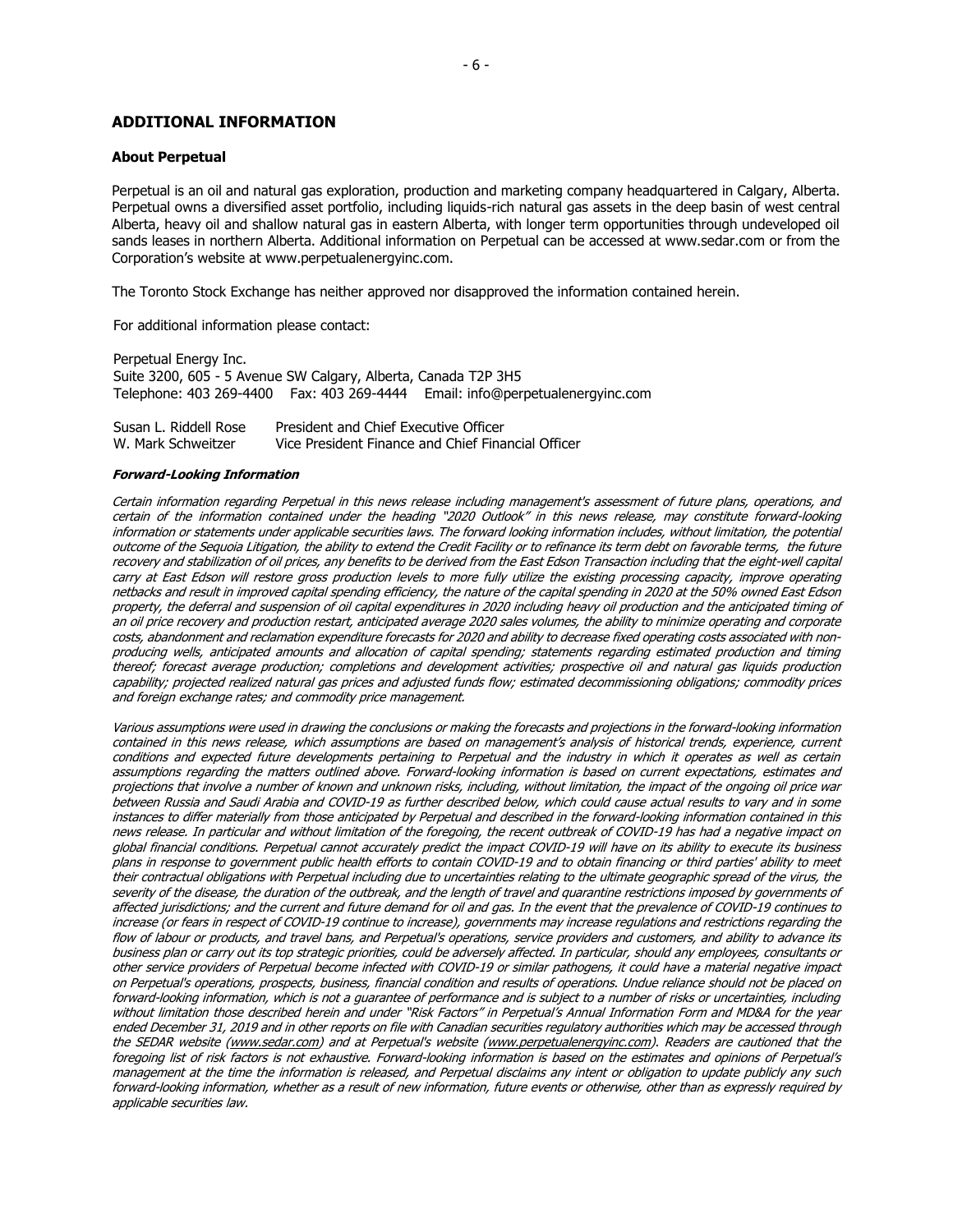#### **Non-GAAP Measures**

This news release contains the terms "adjusted funds flow", "adjusted funds flow per share", "adjusted funds flow per boe", "available liquidity", "cash costs", "net working capital deficiency", "net debt", "net bank debt", "net debt to adjusted funds flow ratio", "operating netback", "realized revenue" and "enterprise value" which do not have standardized meanings prescribed by GAAP. Management believes that in addition to net income (loss) and net cash flows from (used in) operating activities as defined by GAAP, these terms are useful supplemental measures to evaluate operating performance. Users are cautioned however that these measures should not be construed as an alternative to net income (loss) or net cash flows from (used in) operating activities determined in accordance with GAAP as an indication of Perpetual's performance and may not be comparable with the calculation of similar measurements by other entities.

Adjusted funds flow: Adjusted funds flow is calculated based on cash flows from (used in) operating activities, excluding changes in non-cash working capital and expenditures on decommissioning obligations since Perpetual believes the timing of collection, payment or incurrence of these items is variable. Expenditures on decommissioning obligations may vary from period to period depending on capital programs and the maturity of the Company's operating areas. Expenditures on decommissioning obligations are managed through the capital budgeting process which considers available adjusted funds flow. The Company has added back non-cash oil and natural gas revenues in-kind, equal to retained East Edson royalty obligation payments taken in-kind, to present the equivalent amount of cash revenue generated. The Company has also deducted payments of the gas over bitumen royalty financing from adjusted funds flow to present these payments net of gas over bitumen royalty credits received. These payments are indexed to gas over bitumen royalty credits and are recorded as a reduction to the Corporation's gas over bitumen royalty financing obligation in accordance with IFRS. Additionally, the Company has excluded payments of restructuring costs associated with employee downsizing costs, which management considers to not be related to cash flow from operating activities. Management uses adjusted funds flow and adjusted funds flow per boe as key measures to assess the ability of the Company to generate the funds necessary to finance capital expenditures, expenditures on decommissioning obligations, and meet its financial obligations.

Adjusted funds flow per share is calculated using the same weighted average number of shares outstanding used in calculating net income (loss) per share. Adjusted funds flow is not intended to represent net cash flows from (used in) operating activities calculated in accordance with IFRS.

Adjusted funds flow per boe is calculated as adjusted funds flow divided by total production sold in the period.

Available Liquidity: Available Liquidity is defined as Perpetual's reserve-based credit facility (the "Credit Facility") borrowing limit (the "Borrowing Limit"), less borrowings and letters of credit issued under the Credit Facility. Management uses available liquidity to assess the ability of the Company to finance capital expenditures and expenditures on decommissioning obligations, and to meet its financial obligations.

Cash costs: Cash costs are comprised of royalties, production and operating, transportation, general and administrative, and cash finance expense. Cash costs per boe is calculated by dividing cash costs by total production sold in the period. Management believes that cash costs assist management and investors in assessing Perpetual's efficiency and overall cost structure.

Realized revenue: Cash costs are comprised of royalties, production and operating, transportation, general and administrative, and cash finance expense. Cash costs per boe is calculated by dividing cash costs by total production sold in the period. Management believes that cash costs assist management and investors in assessing Perpetual's efficiency and overall cost structure.

Operating netback: Operating netback is calculated by deducting royalties, production and operating expenses, and transportation costs from realized revenue. Operating netback is also calculated on a per boe basis using production sold in the period. Operating netback on a per boe basis can vary significantly for each of the Company's operating areas. Perpetual considers operating netback to be an important performance measure as it demonstrates its profitability relative to current commodity prices.

Net working capital deficiency: Net working capital deficiency includes total current assets and current liabilities excluding short-term derivative assets and liabilities related to the Corporation's risk management activities, Tourmaline Oil Corp. ("TOU") share investment, TOU share margin demand loan, revolving bank debt, term loan, current portion of royalty obligations, current portion of lease liabilities, and current portion of provisions.

Net bank debt, net debt and net debt to adjusted funds flow ratio: Net bank debt is measured as current and long-term revolving bank debt including net working capital deficiency. Net debt includes the carrying value of net bank debt, the principal amount of the term loan, the principal amount of the TOU share margin demand loan and the principal amount of senior notes, reduced for the mark-to-market value of the TOU share investment. Net debt, net bank debt, and net debt to adjusted funds flow ratios are used by <sup>m</sup>anagement to assess the Corporation's overall debt position and borrowing capacity. Net debt to adjusted funds flow ratios ar<sup>e</sup> calculated on a trailing twelve-month basis.

Enterprise value: Enterprise value is equal to net debt plus the market value of issued equity, and is used by management to analyze leverage.

For additional reader advisories in regards to non-GAAP financial measures, including Perpetual's method of calculation and reconciliation of these terms to their corresponding GAAP measures, see the section entitled "Non-GAAP Measures" within the Company's MD&A filed on SEDAR.